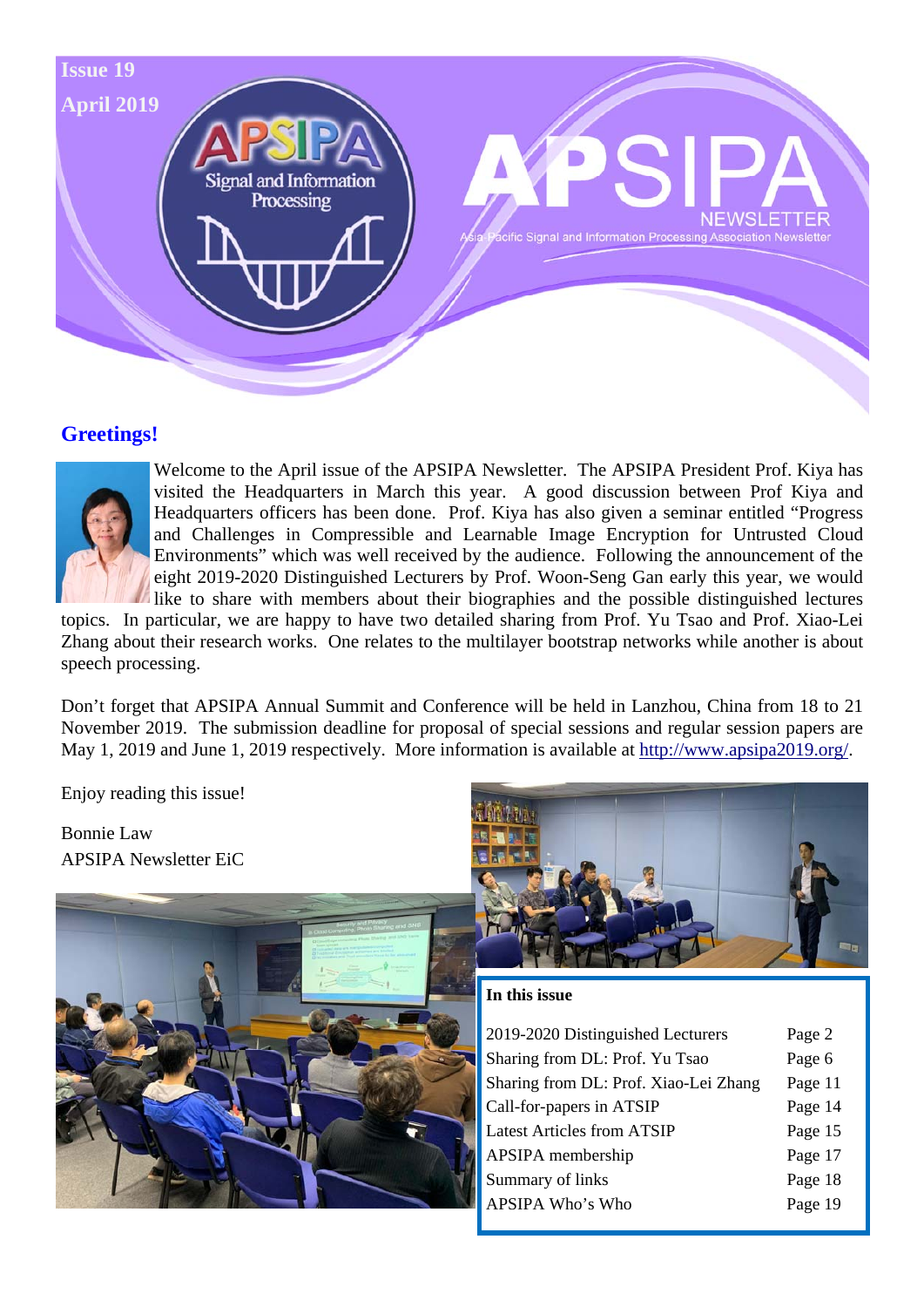# **APSIPA Distinguished Lecturers for 2019-2020**

The Distinguished Lecturer (DL) Program is established to serve the communities by organizing lectures given by distinguished experts. It is an educational program that promotes the research and development of signal and information processing in Asia-Pacific region. During the two-year term, the APSIPA Distinguished Lecturers will be serving as ambassadors of APSIPA and outreaching to audience in Asia-Pacific region as well as worldwide. For more information about the DL Program, please contact Professor Woon-Seng Gan who is the Vice President of Institutional Relations and Education Program. This year, we have eight newly selected Distinguished Lecturers.

# **Prof. Chia-Ping Chen**



I am a Professor in the Department of Computer Science and Engineering of National Sun Yat-sen University in Taiwan. I work in the areas of speech recognition, speaker recognition, emotion recognition, deep learning and machine intelligence. I have Bachelor and Master degrees in Physics from National Taiwan University and National Tsing-hua University in Taiwan, and PhD degree in Electrical Engineering from University of Washington at Seattle in US. Further information can be found at http:// slpl.cse.nsysu.edu.tw/cpchen/research.

Tentative Distinguished Lecture Titles:

- Deep learning and machine intelligence
- Speaker recognition and spoof detection
- Beyond classification: detection and tracking

# **Prof. Christian Ritz**



Christian graduated with a Bachelor of Electrical Engineering and a Bachelor of Mathematics (both in 1999) and a PhD in Electrical Engineering (in 2003) all from the University of Wollongong, Australia. His PhD research focused on very low bit rate coding of wideband speech signals. Since 2003, Christian has held a position within the School of Electrical, Computer and Telecommunications Engineering at the University of Wollongong where he is currently a Professor. Concurrently, he is also the Associate Dean (International) for the Faculty of Engineering and Information Sciences, with responsibility for managing the Faculty's international strategy including significant transnational programs and partnerships in China, Hong Kong, Dubai, Singapore and Malaysia. Christian is the deputy director of the Centre for Signal and Information

Processing (CSIP) and leads the audio, speech and acoustics signal processing research of the centre. He is actively involved in several projects including microphone array signal processing for the enhancement of directional sound, acoustic scene classification, sound field reproduction and control using loudspeaker arrays and visual object classification using machine learning. His research has been from the Australian government and industry. For more information see: https://scholars.uow.edu.au/display/christian\_ritz.

- Multizone Sound Field reproduction incorporating perceptual quality constraints
- Perceptual control of speech sound fields
- Novel microphone arrays for speech applications: vector sensors, B-format microphones and co-prime arrays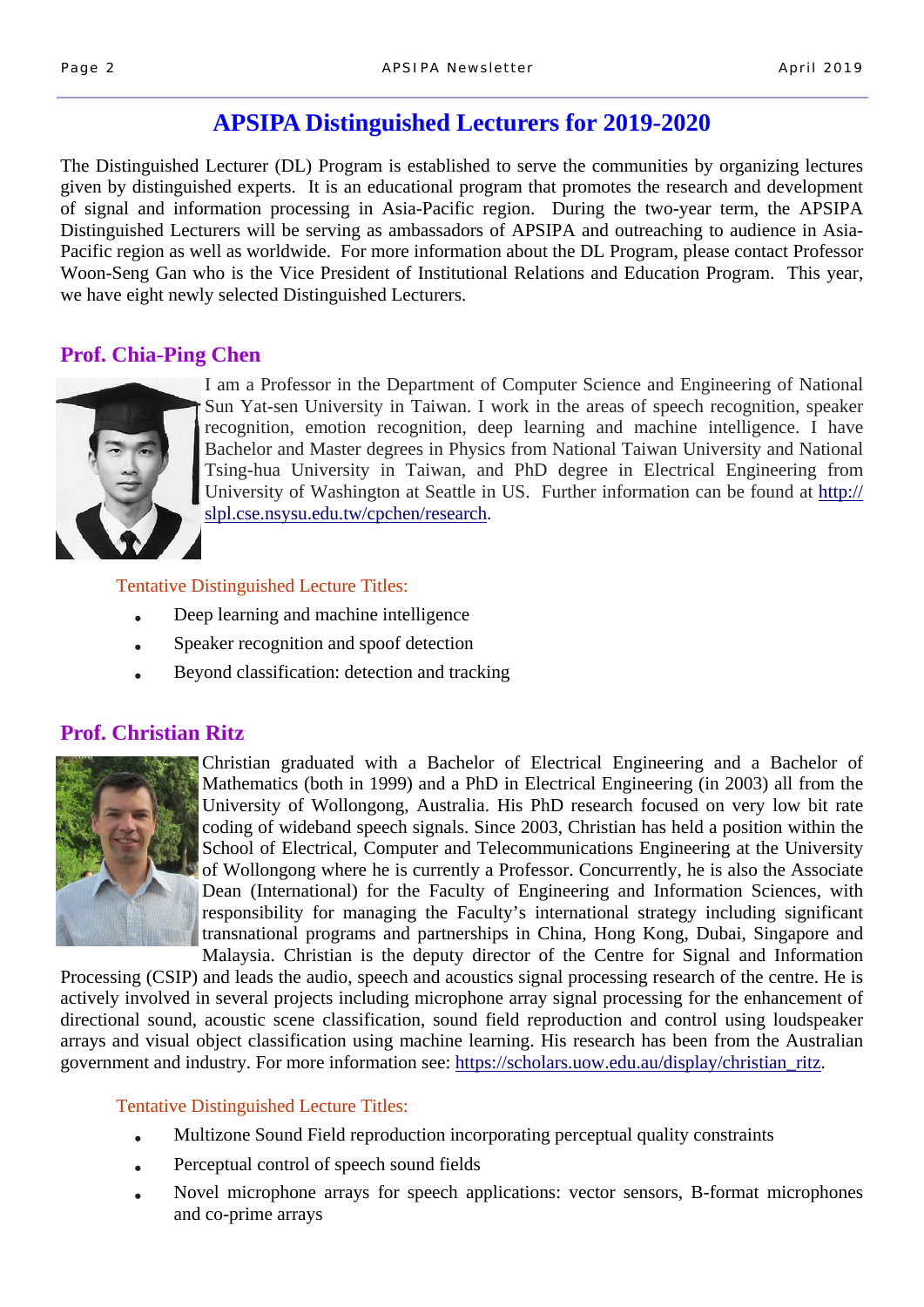# **Prof. Tomoki Toda**



Tomoki Toda is a Professor of the Information Technology Center at Nagoya University, Japan. He received the B.E. degree from Nagoya University in 1999 and the M.E. and Ph.D. degrees from the Graduate School of Information Science, NAIST, Japan, in 2001 and 2003, respectively. He was a Research Fellow of JSPS in the Graduate School of Engineering, Nagoya Institute of Technology, Aichi, Japan, from 2003 to 2005. He was then an Assistant Professor (2005-2011) and an Associate Professor (2011-2015) at the Graduate School of Information Science, NAIST. His research interests include statistical approaches to speech, music, and environmental sound processing. He published over 60 journal papers and 250 conference papers in this research area. He has served as

an Associate Editor of the IEEE Signal Processing Letters since 2016 and of EURASIP Journal on Audio, Speech, and Music Processing since 2013. He is one of the organizers for Voice Conversion Challenge. He was a member of the Speech and Language Technical Committee of the IEEE SPS from 2007 to 2009, and from 2014 to 2016. He was a coordinating area chair for INTERSPEECH 2014. He received more than 10 paper and achievement awards including the IEEE SPS 2009 Young Author Best Paper Award, the 2013 EURASIP-ISCA Best Paper Award (Speech Communication Journal), and the Commendation for Science and Technology by the Minister of Education, Culture, Sports, Science and Technology, the Young Scientists' Prize.

#### Tentative Distinguished Lecture Titles:

- Recent trend of voice conversion techniques
- Speech waveform modeling for advanced voice conversion
- Augmented speech production based on real-time voice conversion

### **Prof. Yu Tsao**



Yu Tsao received the B.S. and M.S. degrees in electrical engineering from National Taiwan University in 1999 and 2001, respectively. He received his Ph.D. degree in electrical and computer engineering from Georgia Institute of Technology in 2008. From 2009 to 2011, he was a researcher with the National Institute of Information and Communications Technology, Japan, where he was involved in research and product development in automatic speech recognition for multilingual speech-to-speech translation. He is currently an associate research fellow with the Research Center for Information Technology Innovation, Academia Sinica, Taipei, Taiwan. His research interests include speech and speaker recognition, acoustic and language modeling, audio-coding, and bio-signal

processing. He received the Academia Sinica Career Development Award in 2017 and National Innovation Award in 2018.

- Artificial Intelligence for Assistive hearing and Speaking Technologies
- Deep Learning-based Speech Enhancement to Improve Intelligibility for Cochlear Implant Recipients
- Deep Learning-based Speech Enhancement with Direct Evaluation Metrics Optimization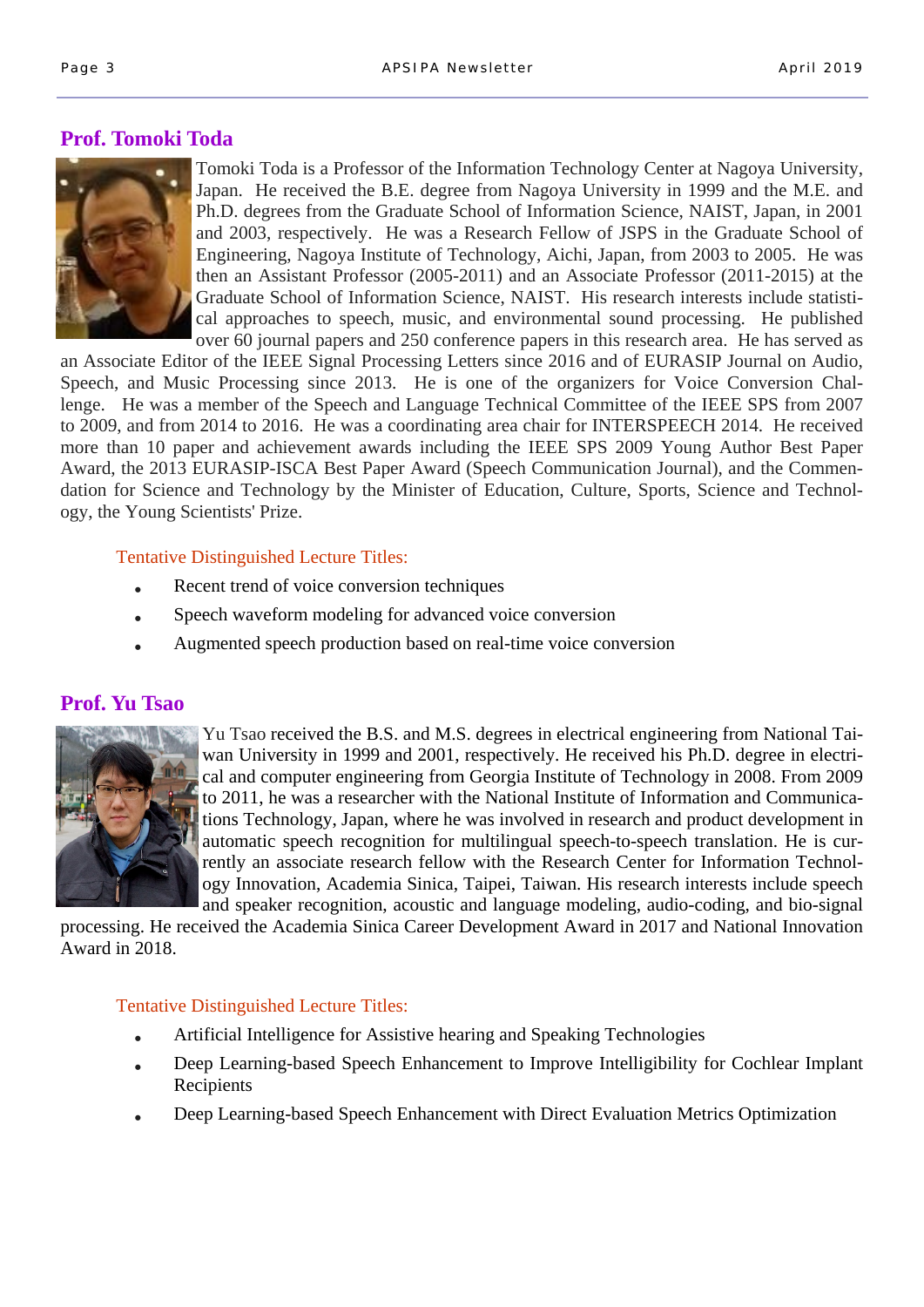# **Prof. Shinji Watanabe**



Shinji Watanabe is an Associate Research Professor at Johns Hopkins University, Baltimore, MD, USA. He received his B.S., M.S. PhD (Dr. Eng.) Degrees in 1999, 2001, and 2006, from Waseda University, Tokyo, Japan. He was a research scientist at NTT Communication Science Laboratories, Kyoto, Japan, from 2001 to 2011, a visiting scholar in Georgia institute of technology, Atlanta, GA in 2009, and a Senior Principal Research Scientist at Mitsubishi Electric Research Laboratories (MERL), Cambridge, MA from 2012 to 2017. His research interests include automatic speech recognition, speech enhancement, spoken language understanding, and machine learning for speech and language processing. He has been published more than 150 papers in top journals

and conferences, and received several awards including the best paper award from the IEICE in 2003. He served as an Associate Editor of the IEEE Transactions on Audio Speech and Language Processing, and is a member of several technical committees including the IEEE Signal Processing Society Speech and Language Technical Committee and APSIPA Speech, Language, and Audio Technical Committee.

### Tentative Distinguished Lecture Titles:

- Far-Field Speech Processing
- End-to-End Speech Processing

# **Prof. Kok Sheik Wong**



KokSheik is an Associate Professor attached to the School of Information Technology at Monash University Malaysia. He received the B.S. and M.S. degrees in both Computer Science and Mathematics from Utah State University, USA, in 2002 and 2005, respectively. In 2009, he received the Doctor of Engineering degree from Shinshu University, Japan, under the scholarship of Monbukagakusho. He was with Multimedia University from 2009 to 2010, and University of Malaya from 2010 to 2016. His research interests include multimedia signal processing, data hiding, multimedia perceptual encryption, joint encryption and data-hiding method, as well as their applications. He is a senior member of IEEE and a member of APSIPA. He was a General Co-Chair for APSIPA ASC 2017 (Kuala Lumpur).

In 2015, his student's thesis received the Best Ph.D thesis award from the IEEE Signal Processing Society, Malaysia Section. Currently, he serves as an associate editor of the Journal of Information Security and Applications (JISA), IIEEJ Transactions on Image Electronics and Visual Computing, and Malaysian Journal of Computer Science. He is also a member in Multimedia Security and Forensics (MSF) Technical Committee.

- $\bullet$  Information hiding in any digital signal
- Encryption of compressed multimedia content
- JEDI—Joint Encryption and Data Insertion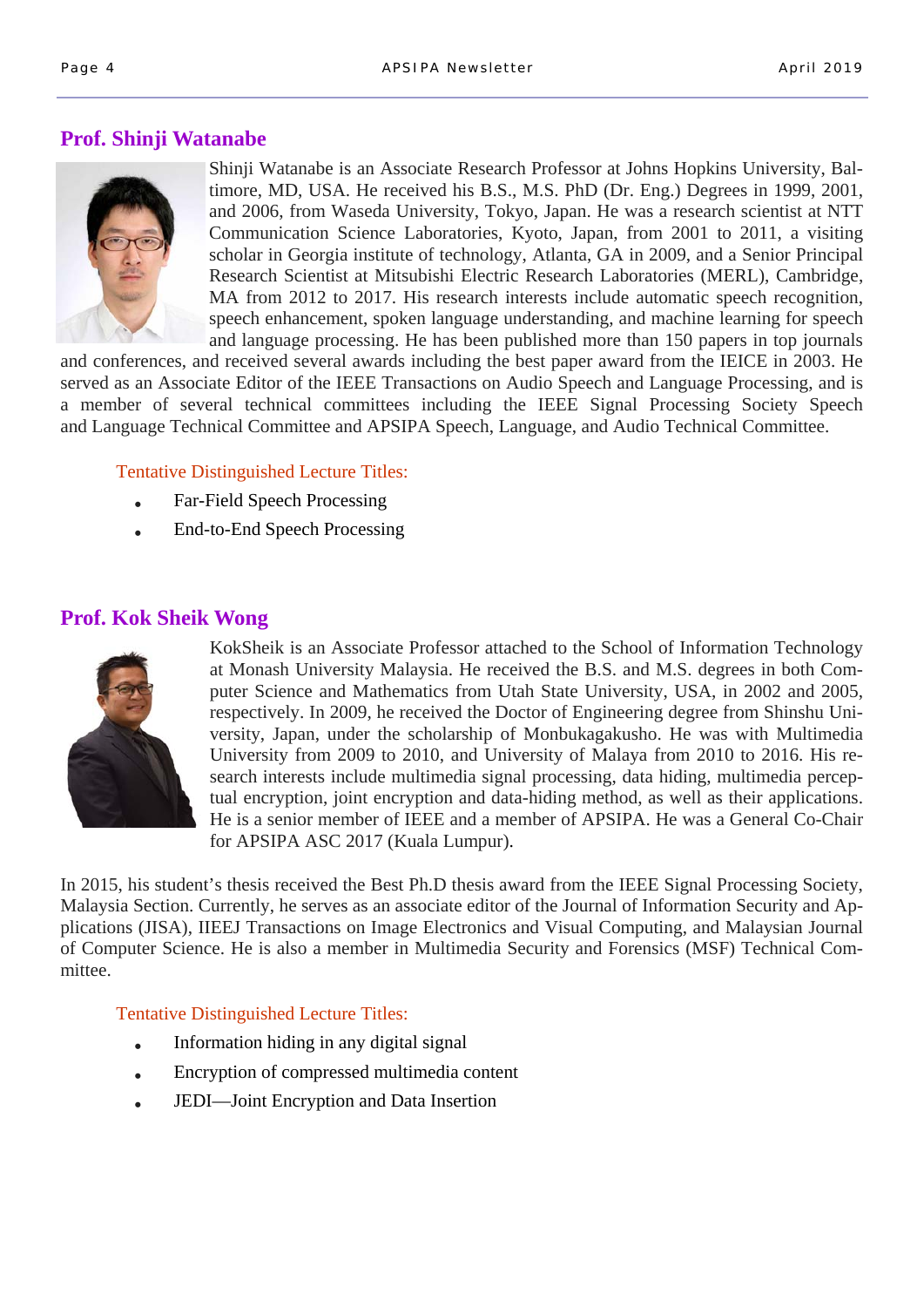# **Prof. Xiao-Lei Zhang**



Xiao-Lei Zhang is currently a Full Professor with the Center for Intelligent Acoustics and Immersive Communications, and the School of Marine Science and Technology, Northwestern Polytechnical University, Xi'an, China. He received the Ph.D. degree in information and communication engineering from Tsinghua University, Beijing, China, and was a Postdoctoral Researcher with the Perception and Neurodynamics Laboratory, The Ohio State University. His research interests include audio and speech signal processing, machine learning, statistical signal processing, and artificial intelligence. He has published over 30 journal articles and conference papers in IEEE Transactions on Pattern Analysis and Machine Intelligence, IEEE/ACM Transaction on Audio, Speech, and Language Processing, Neural Networks, IEEE Transactions on Cybernetics, IEEE

Transactions on Systems, Man, and Cybernetics, Part B: Cybernetics, ICASSP, Interspeech, etc. and coedited a text book in statistics. He received the first-class Beijing Science and Technology Award. He serves/served as an associate editor of five international journals including Neural Networks and EURASIP Journal on Audio, Speech, and Music Processing.

### Tentative Distinguished Lecture Titles:

- Recent research and development of deep learning based speech separation
- Metric learning based speaker recognition: Research and trends
- Multilayer bootstrap networks: Building billions of billions of hierarchical trees efficiently for nonlinear dimensionality reduction

### **Prof. Jiantao Zhou**



Jiantao Zhou (M'11) received the B.Eng. degree in electronic engineering from the Dalian University of Technology, Dalian, China, in 2002, the M.Phil. degree in radio engineering from Southeast University, Nanjing, China, in 2005, and the Ph.D. degree in electronic and computer engineering from the Hong Kong University of Science and Technology, Hong Kong, in 2009. He held various research positions with the University of Illinois at Urbana–Champaign, the Hong Kong University of Science and Technology, and the McMaster University. He is currently an Associate Professor with the Department of Computer and Information Science, Faculty of Science and Technology, University of Macau, Macau, China. He holds four granted U.S. patents and two granted Chinese patents. His research interests include multimedia security

and forensics, multimedia signal processing, artificial intelligence, and big data. He has coauthored two papers that received the Best Paper Award at the IEEE Pacific-Rim Conference on Multimedia in 2007 and the Best Student Paper Award at the IEEE International Conference on Multimedia and Expo in 2016. He is an Associate Editor for the IEEE Transactions on Image Processing.

- When Image Forensics/Anti-Forensics meets Adversarial Machine Learning
- Robust Subspace Representation with Independent and Piecewise Identically Distributed Noise Modeling
- Recent Progress on Image Noise Modeling and Estimation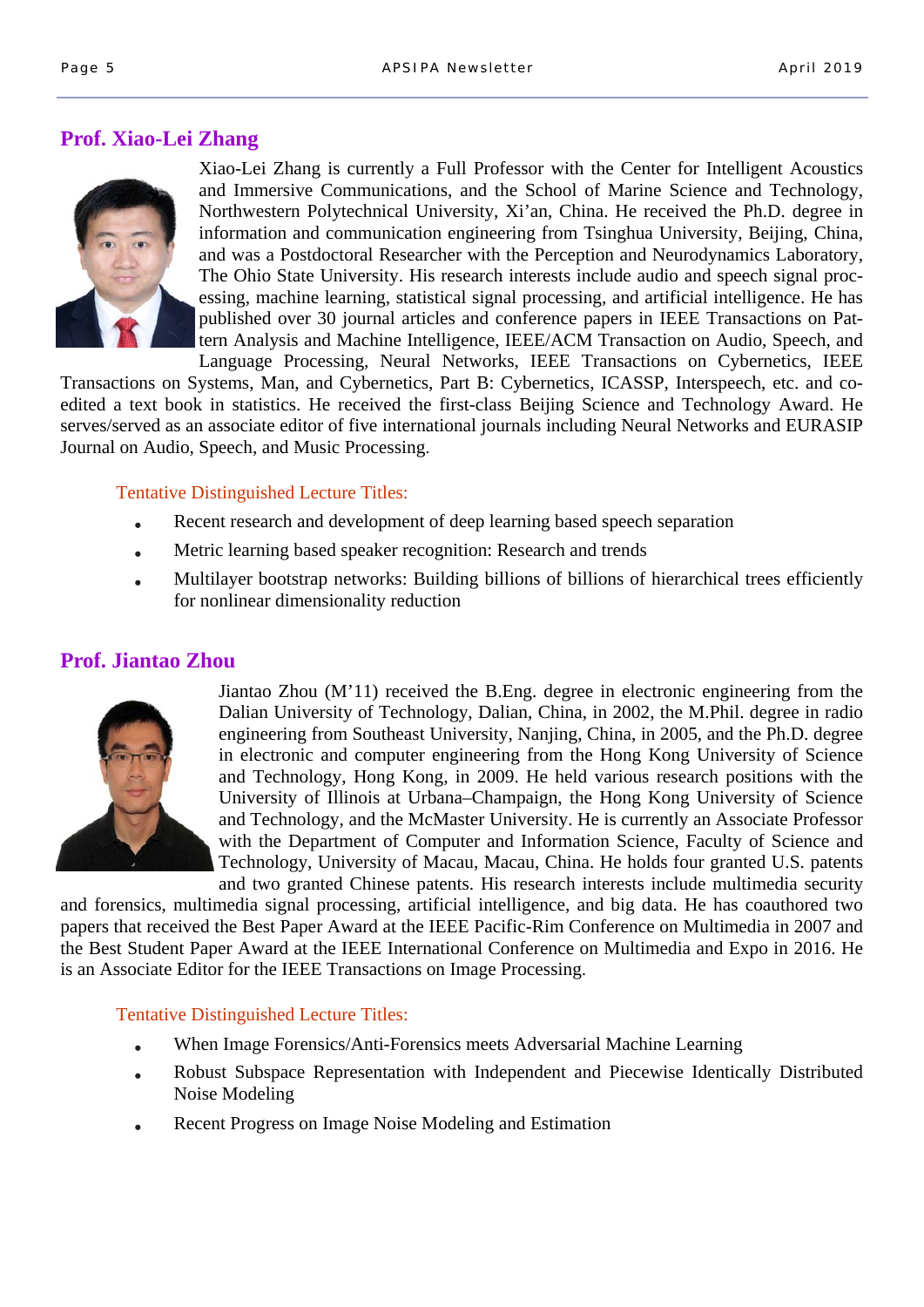### **Sharing from DL: Prof. Yu Tsao**  Research Center for Information Technology Innovation Academia Sinica, Taipei, Taiwan.

1. **AI for assistive speech communication technologies:** The proportional increase in the elderly population and the inappropriate use of portable audio devices have led to a rapid increase in incidents of hearing loss. Untreated hearing loss can cause feelings of loneliness and isolation in the elderly and may lead to learning

difficulties in students. Over the past few years, our group has investigated the application of machine learning and signal processing algorithms in FM assistive hearing systems [1, 2], hearing aids [3, 4], and cochlear implants (CIs) [5-7] to improve speech communication in hearing-impaired patients and the subsequent enhancement in their quality of life. In addition to assistive listening devices, we have also investigated the development of machine learning-based assistive speaking devices to enhance intelligibility in individuals with speech and language disorders [8]. Oral cancer ranks in the top five of all cancers in Taiwan. To treat the oral cancer, surgical processes are often required to have parts of the patients' articulators removed. Because of the removal of parts of the articulator, a patient's speech may be distorted and difficult to understand. To overcome this problem, we propose two voice conversion (VC) approaches: the first one is the joint dictionary training non-negative matrix factorization (JD-NMF), and the second one is the end-to-end generative adversarial network (GAN)-based unsupervised VC model [9]. Experimental results show that both approaches can be applied to convert the distorted speech signals to the ones with improved intelligibility.



Fig. 1. AI for assistive listening (FM, HA, and CI) and speaking technologies.

2. **Deep learning-based speech signal processing:** In this investigation, we focused on deriving novel deep learning-based algorithms for denoising [10], dereverberation [11], and channel compensation [12] on speech signals. The goal is to enhance the speech signals in order to achieving improved human-human and human-machine communication efficacy. We investigated approaches to enhance speech intelligibility [13] and quality [14] to facilitate higher speech recognition rates and improved communication. We also proposed end-to-end waveform enhancement to directly improve the intelligibility and quality of speech. In addition, we have developed a novel integrated deep and ensemble learning algorithm (IDEA) [15] and an environment-adaptive algorithm (based on the domain adversarial training criterion) [16] for speech signal processing to address possible mismatched issues in real-world applications.

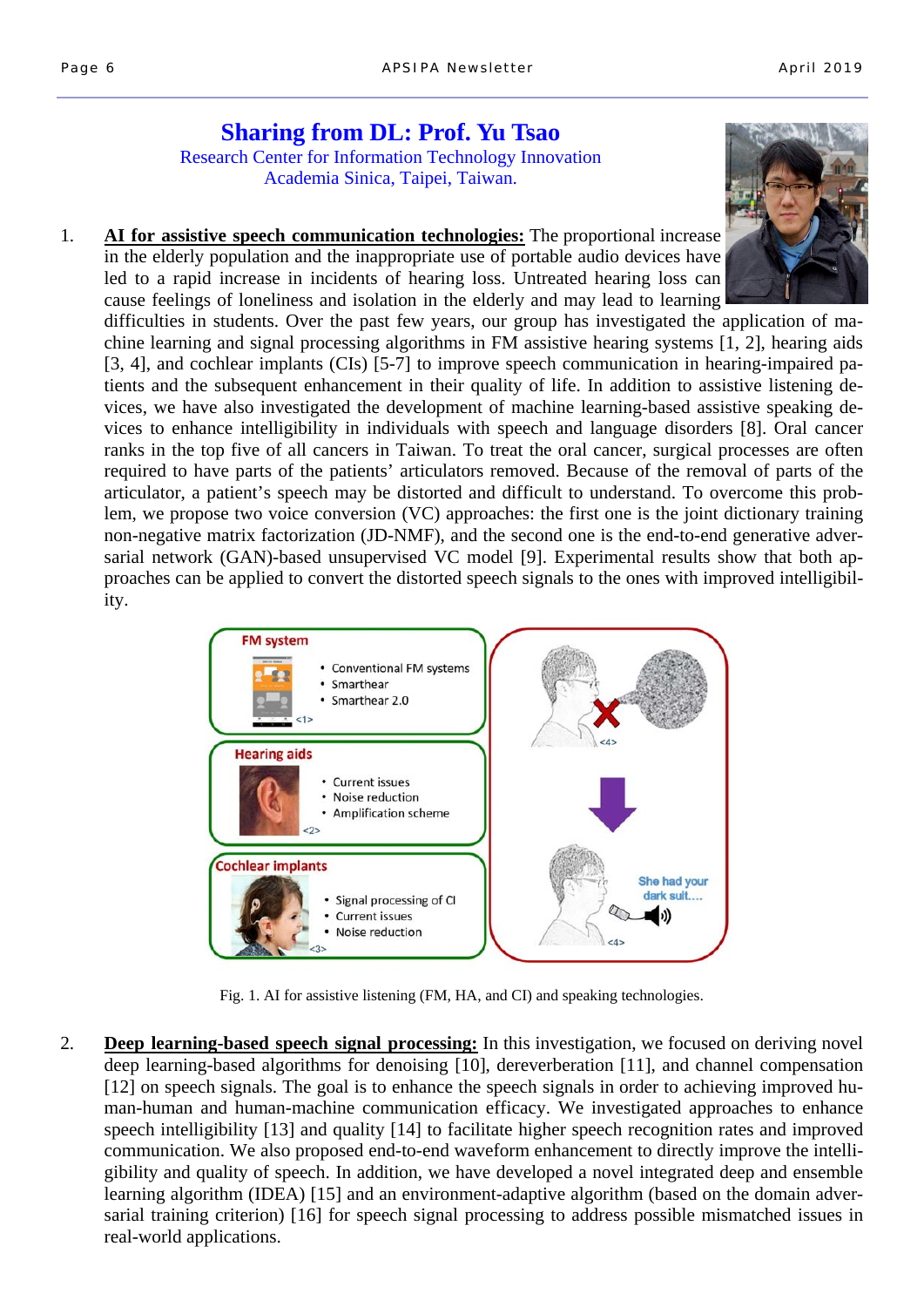

Fig. 2. Deep learning-based speech signal processing.

3. **Multimodal speech signal processing:** Communication can be verbal or nonverbal. Verbal communication includes speaking and listening. The speaker relays verbal information while the listener focuses on auditory signals and the visual cues for speech recognition. The visual signals may include articulatory movements, facial expressions, and co-speech gestures of the speaker, which constitutes the nonverbal part of the communication process. In various applied speech technologies, it has been shown that audio-visual integration can assist in human information exchange and the development of human-computer interfaces. We have conducted studies on the incorporation of audio and video information to facilitate improved speech signal processing performance. Currently, we have developed novel algorithms by fusing the audio and visual information for emotion recognition [17], oral presentation scoring [18], and speech enhancement [19].



Fig. 3. The proposed multi-modal speech signal processing framework.

4. **Increasing Compactness of Deep Learning based Speech Enhancement Models:** Most recent studies on deep learning-based speech enhancement (SE) have focused on improving the denoising performance. However, successful SE application requires the achievement of a balance between denoising performance and computational cost in real scenarios. We have investigated two approaches to effectively compress deep learning models so that the SE can be performed at edge sides. These approaches are model pruning and parameter quantization. In model pruning, a computationperformance optimization (CPO) algorithm was developed [20] for the removal of redundant channels in a neural network, as shown in Fig. 4. For parameter quantization, we proposed an exponentonly floating point quantized neural network (EOFP-QNN) to compress the model and enhance inference efficiency [21]. Both the model pruning and parameter quantization techniques can significantly reduce model size and increase inference efficiency with an acceptable drop in performance .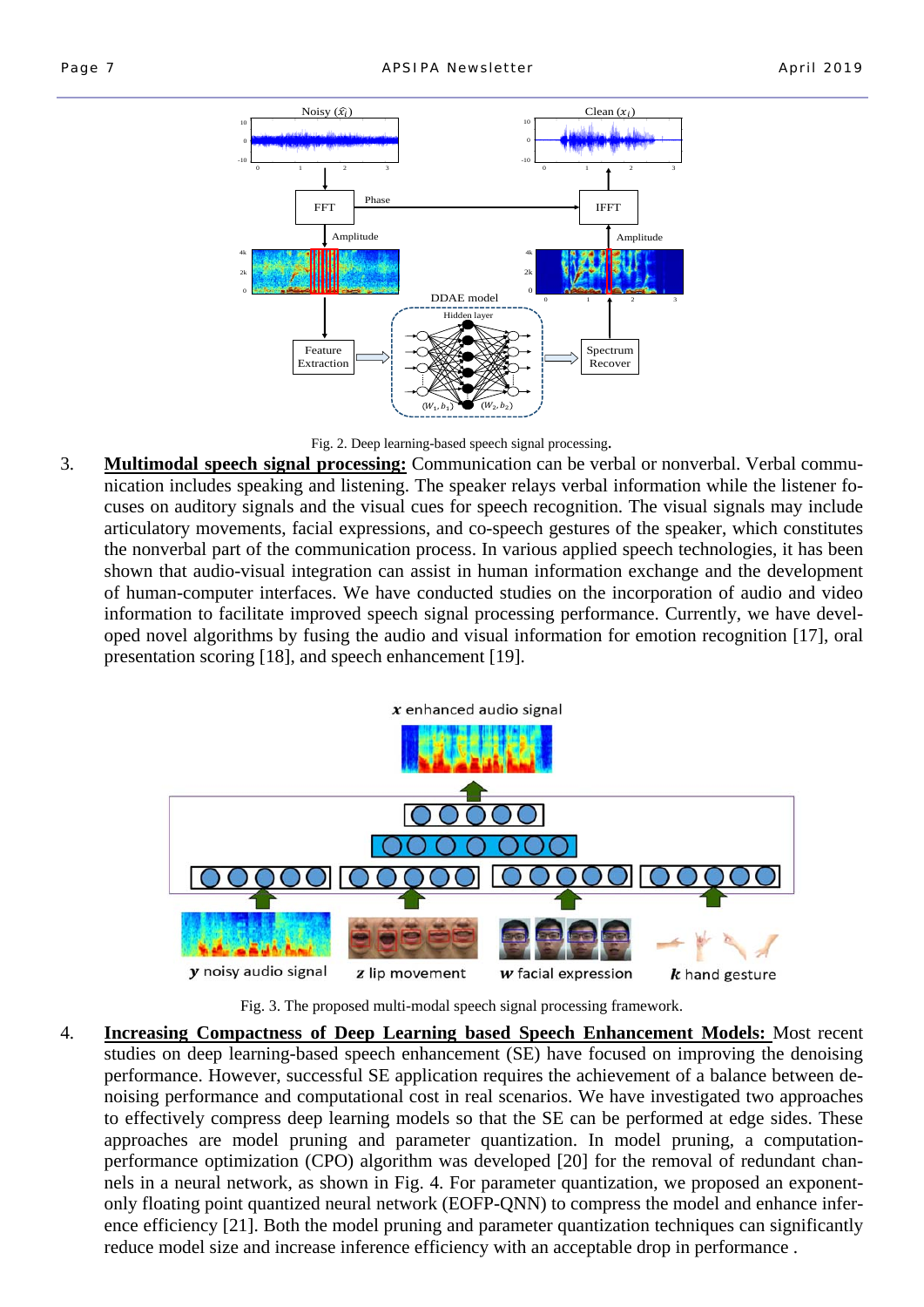

Fig. 4. Model compression based on the CPO algorithm [20].

5. **Speech Enhancement with Direct Evaluation Metric Optimization:** During the training process for an SE model, an objective function is used to optimize the model parameters. In the existing literature, there is an inconsistency between the model optimization criterion and the evaluation criterion for enhanced speech. For example, in the measurement of intelligibility, most of the evaluation metrics are based on short-time objective intelligibility (STOI) measure, while a frame based mean square error (MSE) between the enhanced speech and clean reference is widely used in the process of optimizing the model. Due to this inconsistency, there is no guarantee that the trained model will facilitate optimal performance in different applications [13]. We therefore investigated several algorithms with the aim of directly optimizing model parameters based on evaluation metrics including STOI [13], perceptual evaluation of speech quality (PESQ) [14], and automatic speech recognition (ASR) [22]. Reinforcement learning and GAN-based methods have also been exploited to facilitate optimization given that some evaluation metrics are complex and not differentiable. Experimental results show that by using the same specific evaluation metric as the objective function, the SE model can be trained to yield superior performance compared to the MSE to achieve a desired outcome.



Fig. 5. Mismatch between training objective function and evaluation metrics [13].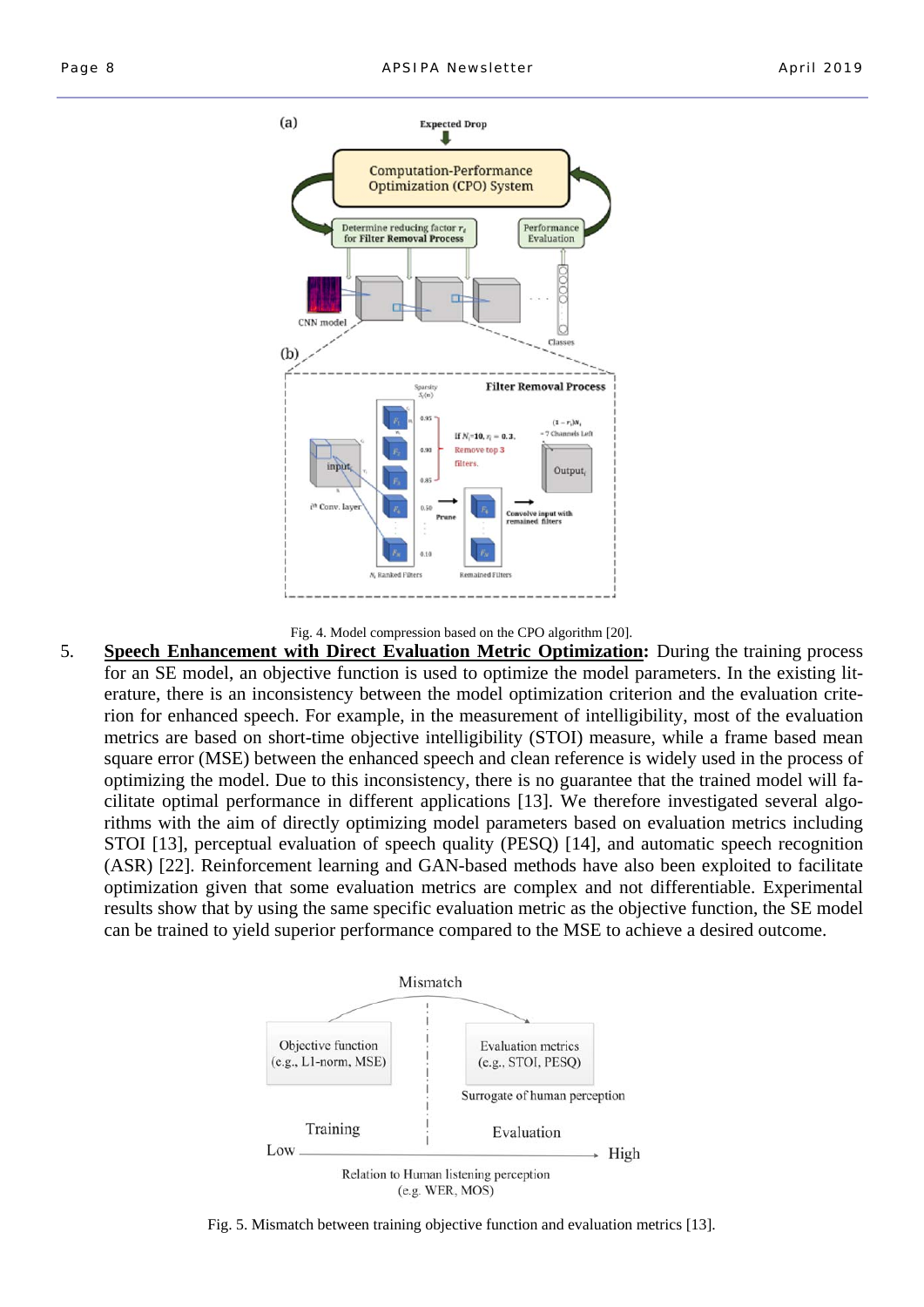6. **Multimodal Pathological Voice Classification:** We have conducted research on pathological voice classification based on medical records [23] and voice signals [24]. The results showed that voice disorders can be accurately identified using voice signals and medical records when advanced signal processing and machine learning methods are utilized. Based on the voice data, we organized a pathological Voice Detection Challenge in IEEE Big Data 2018 [25], which attracted 109 participating teams from 27 different countries. More recently, we investigated the combination of acoustic signals and medical records and derived a multimodal deep learning model. The proposed model consists of two stages: the first stage processes acoustic features and medical data individually and the second stage integrates the outputs from the first stage to perform classification. The proposed multimodal deep learning frameworks were evaluated using 589 samples collected from Far Eastern Memorial Hospital, consisting of three categories of vocal disease, i.e. glottic neoplasm, phonotraumatic lesions, and vocal paralysis. We obtained promising experimental results compared to systems that use only acoustic signals or medical records .



Fig. 6. Pathological voice classification based on voice signals and medical records.

#### **Related Publications:**

- [1] A. Chern, Y.-H. Lai, Y.-p. Chang, **Y. Tsao**, R. Y. Chang, and H.-W. Chang, "A Smartphone-Based Multi-Functional Hearing Assistive System to Facilitate Speech Recognition in the Classroom," IEEE Access, vol. 5, pp. 10339-10351, 2017 (This paper has been selected as a Featured Article in IEEE Access).
- [2] Y.-C. Lin, Y.-H. Lai, H.-W. Chang, **Y. Tsao**, Y.-p. Chang, and R. Y. Chang, "A Smartphone-Based Remote Microphone Hearing Assistive System Using Wireless Technologies," IEEE Systems Journal, vol. 12(1), pp. 20- 29, 2018.
- [3] Y.-T. Liu, R. Y. Chang, **Y. Tsao**, and Y.-p. Chang, "A New Frequency Lowering Technique for Mandarinspeaking Hearing Aid Users," in Proc. GlobalSIP 2015.
- [4] Y.-T. Liu, **Y. Tsao**, and R. Y. Chang, "Nonnegative Matrix Factorization-based Frequency Lowering Technology for Mandarin-speaking Hearing Aid Users," in. Proc. ICASSP 2016.
- [5] Y.-H. Lai, **Y. Tsao**, X. Lu, F. Chen, Y.-T. Su, K.-C. Chen, Y.-H. Chen, L.-C. Chen, P.-H. Li, and C.-H. Lee, "Deep Learning based Noise Reduction Approach to Improve Speech Intelligibility for Cochlear Implant Recipients," Ear and Hearing, vol. 39(4), pp. 795-809, 2018.
- [6] Y.-H. Lai, F. Chen, S.-S. Wang, X. Lu, **Y. Tsao**, and C.-H. Lee, "A Deep Denoising Autoencoder Approach to Improving the Intelligibility of Vocoded Speech in Cochlear Implant Simulation," IEEE Transactions on Biomedical Engineering, vol. 64(7), pp. 1568-1578, 2017.
- [7] Y.-H. Lai, **Y. Tsao**, and F. Chen, "Effects of Adaptation Rate and Noise Suppression on the Intelligibility of Compressed-Envelope Based Speech," PLoS ONE, vol. 10.1371, journal.pone.0133519, 2015.
- [8] S.-W. Fu, P.-C. Li, Y.-H. Lai, C.-C. Yang, L.-C. Hsieh, and **Y. Tsao**, "Joint Dictionary Learning-based Non-Negative Matrix Factorization for Voice Conversion to Improve Speech Intelligibility After Oral Surgery," IEEE Transactions on Biomedical Engineering, vol. 64 (11), pp. 2584-2594, 2016.
- [9] L.-W. Chen, H.-Y. Lee, and **Y. Tsao**, "Generative Adversarial Networks for Unpaired Voice Transformation on Impaired Speech," http://arxiv.org/abs/1810.12656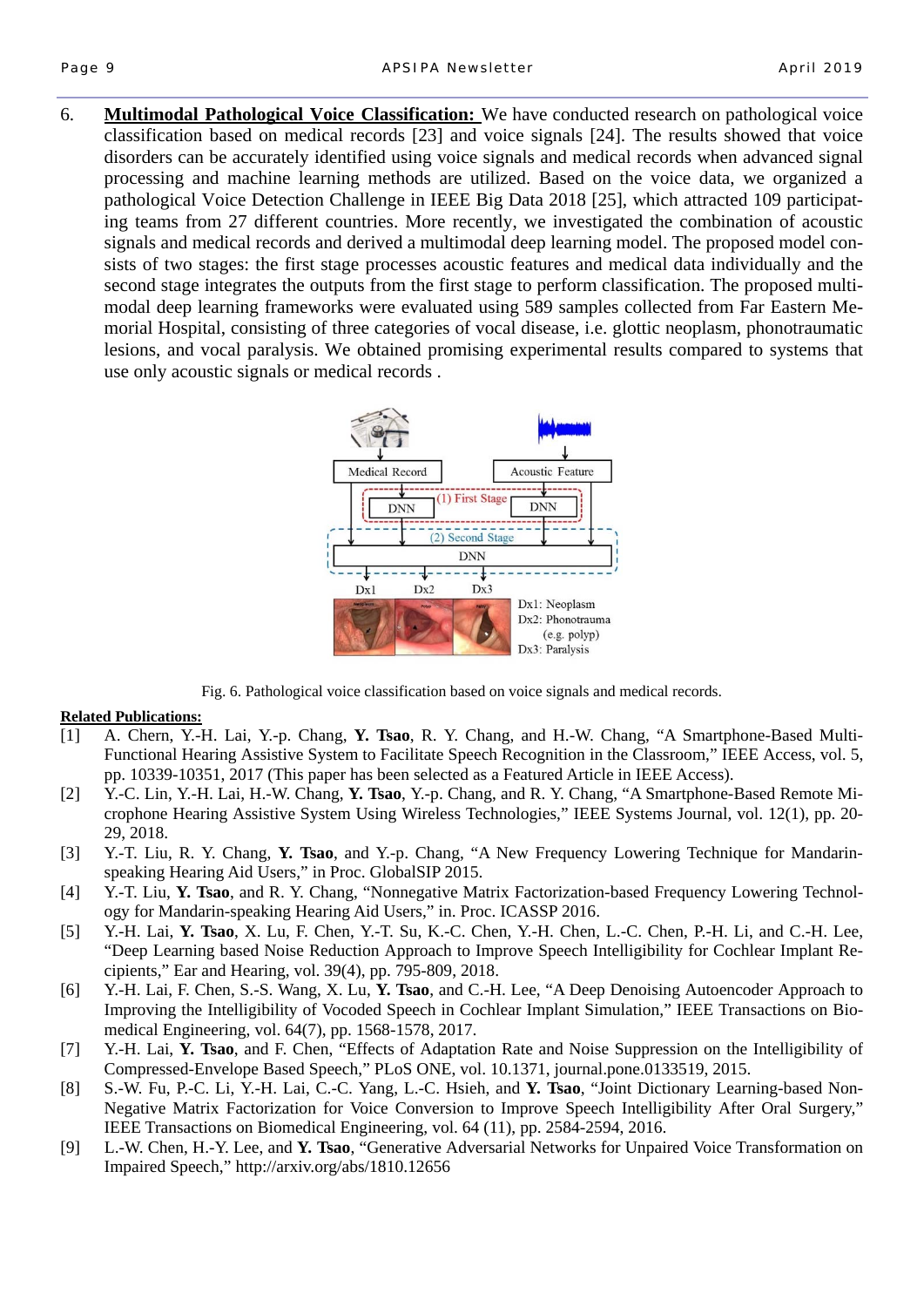- [10] X. Lu, **Y. Tsao**, S. Matsuda, and C. Hori, C, "Speech Enhancement Based on Deep Denoising Autoencoder," in Proc. Interspeech 2013.
- [11] W.-J. Lee, S.-S. Wang, F. Chen, X. Lu, S.-Y. Chien, and **Y. Tsao**, "Speech Dereverberation Based on Integrated Deep and Ensemble Learning Algorithm," in Proc. ICASSP 2018.
- [12] H.-P. Liu, **Y. Tsao**, Y., and C.-S. Fuh, "Bone-Conducted Speech Enhancement Using Deep Denoising Autoencoder," Speech Communication, vol. 104, pp. 106-112, 2018.
- [13] S.-W. Fu, T.-W. Wang, **Y. Tsao**, X. Lu, and H. Kawai, "End-to-End Waveform Utterance Enhancement for Direct Evaluation Metrics Optimization by Fully Convolutional Neural Networks," IEEE Transactions on Audio, Speech and Language Processing, vol. 26(9), pp. 1570-1584, 2018.
- [14] S.-W. Fu, **Y. Tsao**, H.-T. Hwang, and H.-M. Wang, "Quality-Net: An End-to-End Non-intrusive Speech Quality Assessment Model based on BLSTM," in Proc. Interspeech 2018.
- [15] X, Lu, **Y. Tsao**, S, Matsuda and C, Hori, "Ensemble Modeling of Denoising Autoencoder for Speech Spectrum Restoration," pp. 885-889, in Proc. Interspeech 2014.
- [16] C.-F. Liao, **Y. Tsao**, H.-y. Lee, and H.-M. Wang, "Noise Adaptive Speech Enhancement using Domain Adversarial Training," arXiv preprint arXiv:1807.07501, 2018.
- [17] W.-C. Chen, P.-T. Lai, **Y. Tsao**, and C.-C. Lee, "Multimodal Arousal Rating using Unsupervised Fusion Technique," in Proc. ICASSP 2015.
- [18] S.-W. Hsiao, H.-C. Sun, M.-C. Hsieh, M.-H. Tsai, **Y. Tsao**, and C.-C. Lee, "Toward Automating Oral Presentation Scoring during Principal Certification Program using Audio-Video Low-level Behavior Profiles," IEEE Transactions on Affective Computing, in press.
- [19] J.-C. Hou, S.-S. Wang, Y.-H. Lai, **Y. Tsao**, H.-W. Chang, and H.-M. Wang, "Audio-visual Speech Enhancement using Multimodal Deep Convolutional Neural Networks," IEEE Transactions on Emerging Topics in Computational Intelligence, vol. 2(2), pp. 117-128, 2018.
- [20] C.-T. Liu, T.-W. Lin, Y.-H. Wu, Y.-S. Lin, H. Lee, **Y. Tsao**, and S.-Y. Chien, "Computation-Performance Optimization of Convolutional Neural Networks with Redundant Filter Removal," IEEE Transactions on Circuits and Systems I 2018.
- [21] Y.-T. Hsu, Y.-C. Lin, S.-W. Fu, **Y. Tsao**, and T.-W. Kuo, "A Study on Speech Enhancement using Exponentonly Floating Point Quantized Neural Network (EOFP-QNN)," in Proc. SLT 2018.
- [22] Y.-L. Shen, C.-Y. Huang, S.-S. Wang, **Y. Tsao**, H.-M. Wang, and T.-S. Chi, "Reinforcement Learning Based Speech Enhancement for Robust Speech Recognition," to appear in ICASSP 2019.
- [23] S.-Y. Tsui, **Y. Tsao**, C.-W. Lin, S.-H. Fang, and C.-T. Wang, "Demographic and Symptomatic Features of Voice Disorders and Their Potential Application in Classification using Machine Learning Algorithms," Folia Phoniatrica et Logopaedica 2018.
- [24] C.-T. Wang, F.-C. Lin, J.-Y. Chen, M.-J. Hsiao, S.-H. Fang, Y.-H. Lai, and **Y. Tsao**, "Detection of Pathological Voice Using Cepstrum Vectors: A Deep Learning Approach," Journal of Voice, 2018.
- [25] https://femh-challenge2018.weebly.com/

Image sources:

- <1> https://www.citi.sinica.edu.tw/papers/yu.tsao/6047-F.pdf
- <2> https://www.dizziness-and-balance.com/disorders/hearing/hearing-aids/hearing\_aid.html
- <3> https://www.hearingchoices.com.au/report/cochlear-implants-and-hearing-aids/
- <4> https://www.citi.sinica.edu.tw/papers/yu.tsao/4889-F.pdf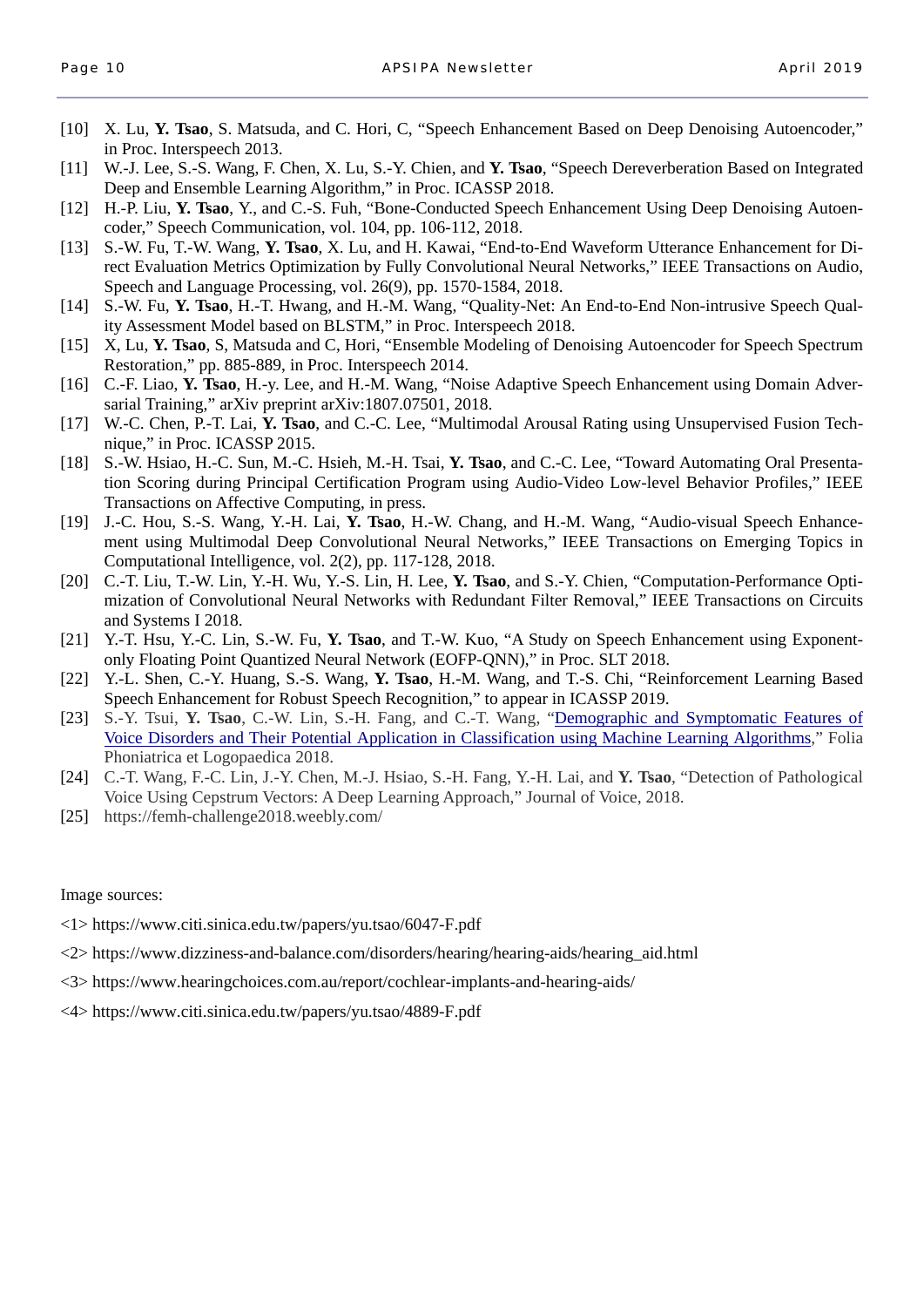# **Sharing from DL: Prof. Xiao-Lei Zhang**  Center for Intelligent Acoustics and Immersive Communications, School of Marine Science and Technology, Northwestern Polytechnical University, Xi'an, China.

# **Title: Multilayer Bootstrap Networks**



### **Section 1: Introduction**

Principal component analysis (PCA) is a simple and widely used unsupervised dimensionality reduction method, which finds a coordinate system in the original Euclidean space that the linearly uncorrelated coordinate axes (called principal components) describe the most variances of data. Because PCA is insufficient to capture highly-nonlinear data distributions, many nonlinear dimensionality reduction methods are explored.

Nonlinear dimensionality reduction methods can be categorized roughly to three classes. The first class is kernel methods. It first projects data to a kernel-induced feature space, and then conducts PCA or its variants in the new space. Examples include kernel PCA, Isomap, locally linear embedding (LLE), Laplacian eigenmaps, etc.. The second class is probabilistic models. It assumes that data are generated from an underlying probability function, and takes the posterior parameters as the feature representation, such as latent Dirichlet allocation. The third class is autoassociative neural networks. It learns a piecewise-linear coordinate system explicitly by backpropagation, and uses the output of the bottleneck layer as the new representation.

Although ensemble learning, which was triggered by random resampling, is a large family of supervised machine learning, it is not very prevalent in unsupervised dimensionality reduction. Recently, we have investigated deeply into this direction, and proposed multilayer bootstrap networks (MBN) which is a very simple deep ensemble learning method. We present the algorithm in detail as follows:

### **Section 2: Algorithm**

#### *Section 2.1: Network structure*

MBN contains multiple hidden layers and an output layer (Fig. 1). Each hidden layer consists of a group of mutually independent *k*-centroids clusterings; each *k*-centroids clustering has *k* output units, each of which indicates one cluster; the output units of all *k*-centroids clusterings are concatenated as the input of their upper layer. The output layer is PCA.



Figure 1 Network structure. The dimension of the input data for this demo network is 4. Each colored square represents a *k*-centroids clustering. Each layer contains 3 clusterings. Parameters *k* at layers 1, 2, and 3 are set to 6, 3, and 2 respectively. The outputs of all clusterings in a layer are concatenated as the input of their upper layer.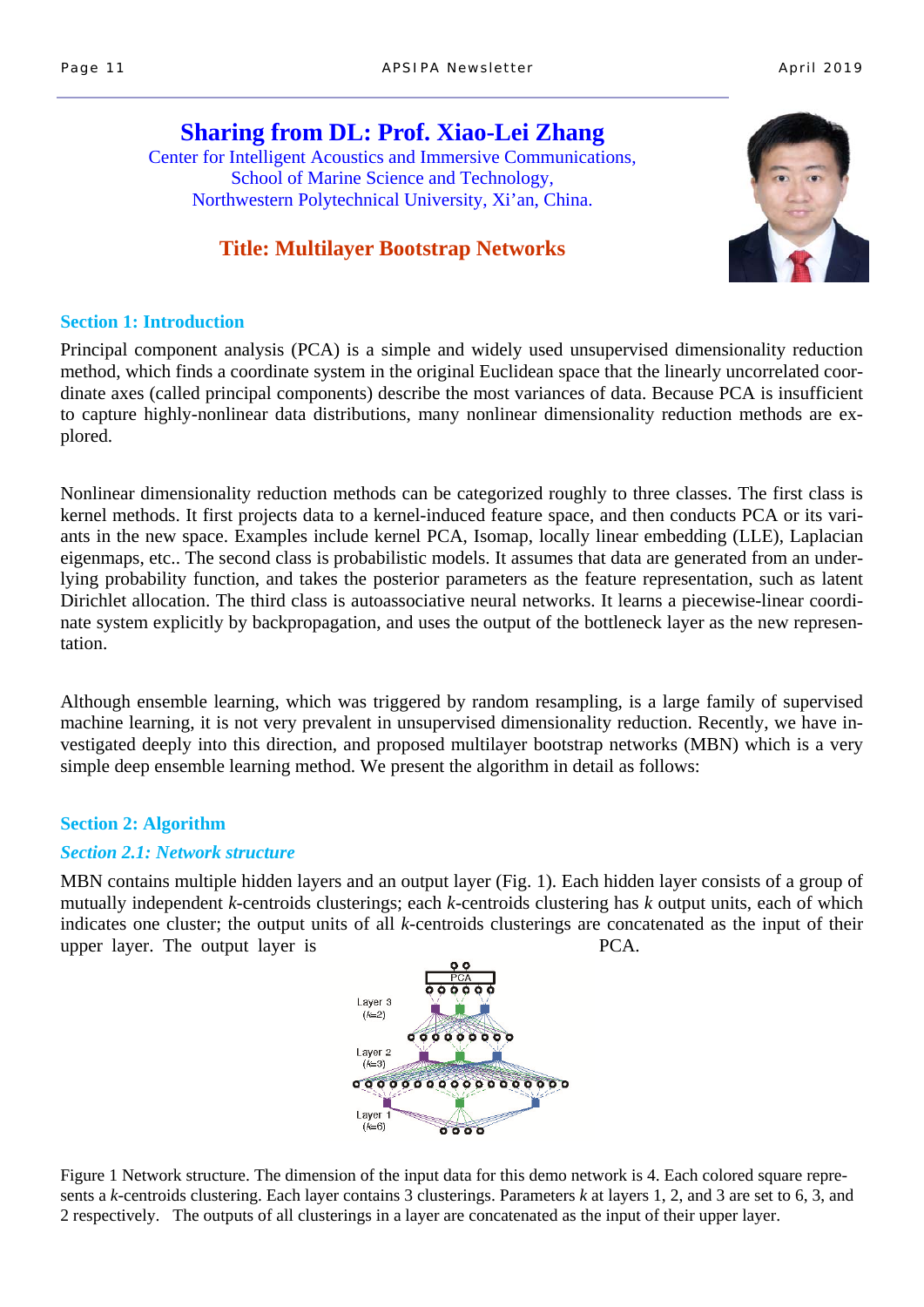The network is gradually narrowed from bottom up, which is implemented by setting parameter  $k$  as large as possible at the bottom layer and be smaller and smaller along with the increase of the number of layers until a predefined smallest  $k$  is reached.

# *Section 2.2: Optimization algorithm*

MBN is trained layer-by-layer from bottom up. For training each layer given a  $d$ -dimensional input data set  $X = \{x_1, ..., x_n\}$  either from the lower layer or from the original data space, we simply need to focus on training each  $k$ -centroids clustering, which consists of the following steps:

- **Random sampling of features.** The first step randomly selects  $\hat{d}$  dimensions of X  $\bullet$  $(\hat{d} \leq d)$  to form a subset of **X**, denoted as  $\hat{\mathbf{X}} = {\hat{\mathbf{x}}_1, ..., \hat{\mathbf{x}}_n}$ .
- **Random sampling of data.** The second step randomly selects k data points from  $\hat{X}$ ۰ as the *k* centroids of the clustering, denoted as  $\{w_1, ..., w_k\}$ .
- $\bullet$ **One-nearest-neighbor learning**. The new representation of an input  $\hat{x}$  produced by the current clustering is an indicator vector  $h$  which indicates the nearest centroid of  $\hat{\mathbf{x}}$ . For example, if the second centroid is the nearest one to  $\hat{\mathbf{x}}$ , then  $\mathbf{h} = [0,1,0,...,0]^T$ . The similarity metric between the centroids and  $\hat{\mathbf{x}}$  at the bottom layer is customized, e.g. the squared Euclidean distance  $\argmin_{i=1}^k ||w_i - \hat{x}||^2$ , and set to  $\argmax_{i=1}^k w_i^T \hat{x}$  at all other hidden layers.

### *Section 2.3: Fundamentals*

MBN builds a gradually narrowed multilayer nonlinear network from bottom up for unsupervised nonlinear dimensionality reduction. Each layer of the network is a nonparametric density estimator. It consists of a group of k-centroids clusterings. Each clustering randomly selects data points with randomly selected features as its centroids, and learns a one-hot encoder by one-nearest-neighbor optimization.

Geometrically, the nonparametric density estimator at each layer projects the input data space to a uniformly-distributed discrete feature space, where the similarity of two data points in the discrete feature space is measured by the number of the nearest centroids they share in common. The multilayer network gradually reduces the nonlinear variations of data from bottom up by building a vast number of hierarchical trees implicitly on the original data space. Theoretically, the estimation error caused by the nonparametric density estimator is proportional to the correlation between the clusterings, both of which are reduced by the randomization steps. For the detailed explanation, please refer to [1].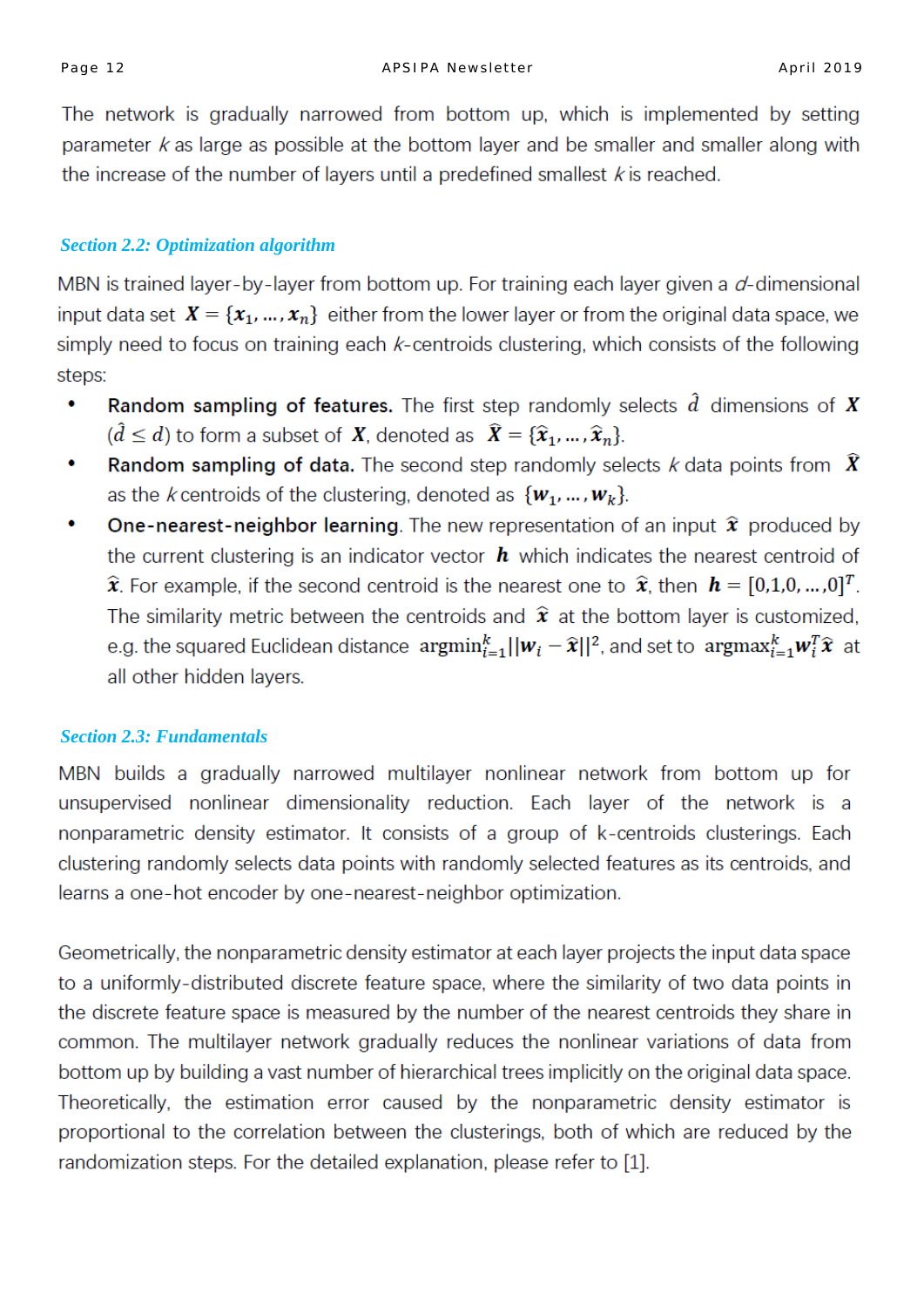#### **Section 3: Results**

The data set of the MNIST digits contains 10 handwritten integer digits ranging from 0 to 9. It consists of 60,000 training images and 10,000 test images. Each image has 784 dimensions. It is a highly nonlinear and non-Gaussian data set, which is well-known for the machine learning community. We use MBN to reduce MNIST to 2-dimensional subspace, where MBN adopts the default parameter setting without tuning. For details about the parameter setting, please refer to [1]. The visualization result is shown in Fig. 2. After applying k-means clustering to a 10-dimensional subspace of MNIST, the clustering accuracy of MBN on MNIST reaches 96.64%. If we fine-tune the hyperparameters, the result may be further improved.



Figure 2. Visualization of MNIST produced by MBN. For clarity, only 500 images per digit are drawn.

#### **Section 4: Conclusions**

MBN is composed of two novel components: (i) each layer of MBN is a nonparametric density estimator by random resampling. It estimates the density of data correctly without any model assumption. It is exponentially more powerful than a single *k*-centroids clustering. Its estimation error is proven to be small and controllable. (ii) The network is a deep ensemble model. It essentially reduces the nonlinear variations of data by building a vast number of hierarchical trees on the data space. It can be trained as many layers as needed with both large-scale and small-scale data.

To our knowledge, MBN is the simplest nonlinear dimensionality reduction methods in mathematics, which contains only one equation besides the output layer: finding the one-nearest neighbor. It is a deep learning method beyond neural networks. It is also an unsupervised ensemble learning method for dimensionality reduction that reaches comparable performance to the representative algorithms of kernel methods, probabilistic models, and neural networks. It investigated deeply the research direction of ensemble learning which is not so prevalent compared to the other three classes of methods.

 MBN performs robustly with a wide range of parameter settings. Its time and storage complexities scale linearly with the size of training data. It supports parallel computing naturally. Empirical results demonstrate its efficiency at the training stage and its effectiveness in a number of applications including density estimation, data visualization, clustering, and document retrieval.

#### **References**

[1] Xiao-Lei Zhang. Multilayer bootstrap networks. *Neural Networks,* volume 103, pages 29-43, 2018.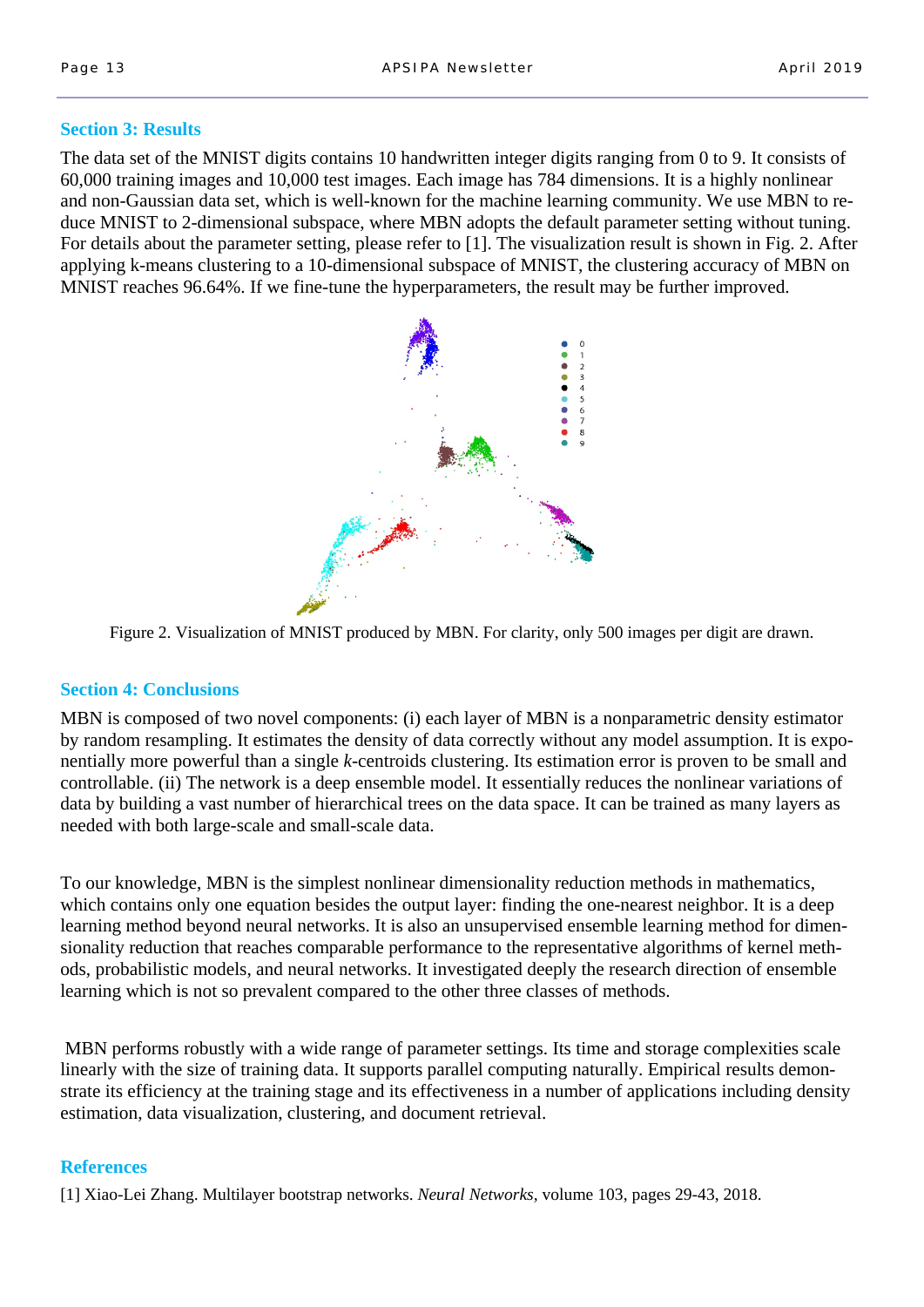# **Call for Papers: Special Issue for APSIPA Transactions on Signal and Information Processing (ATSIP)**

Topic of the special issue: **Hyperspectral and Multiview Image Processing** 

### Brief description:

In recent years, hyperspectral imaging has experienced evolutional advances and shown its great potential in wide applications due to its high spectral recognition and new techniques in computer vision and image processing. Indeed, many progresses have been made in multiview image processing (that with multicameras or video-cameras) and hyperspectral image processing. There is an increasing trend to combine both hyperspectral images and multiview images for more complex tasks such as target detection, recognition and classification where both geometric and attribute information are required. Thus, the special issue on hyperspectral and multiview image processing is proposed for APSIPA Transactions on Signal and Information Processing.

The topics of this special issue include:

- Hyperspectral image processing (enhancement, detection, classification, unmixing),
- Multiview image processing (3D scanning and acquisition, depth estimation, 3D reconstruction),
- Spatial and spectral image processing (registration, fusion, understanding, etc.) and related contents.

#### Editor in Chief APSIPA T-SIP

Tatsuya Kawahara, Professor, School of Informatics, Kyoto University, Japan

### Editors of the special issue:

Mingyi HE, myhe@nwpu.edu.cn, Northwestern Polytechnical University, China Qian DU, du@ece.msstate.edu, Mississippi State University, USA Hongdong LI, hongdong.li@anu.edu.au, Australia National University, Australia

### Tentative schedule of submission and publication:

| Submission deadline: | April 30, 2019   |
|----------------------|------------------|
| Publication date:    | October 30, 2019 |

Papers are published upon acceptance, regardless of the Special Issue publication date.

Please refer to the journal website for paper submission procedure. http://journals.cambridge.org/sip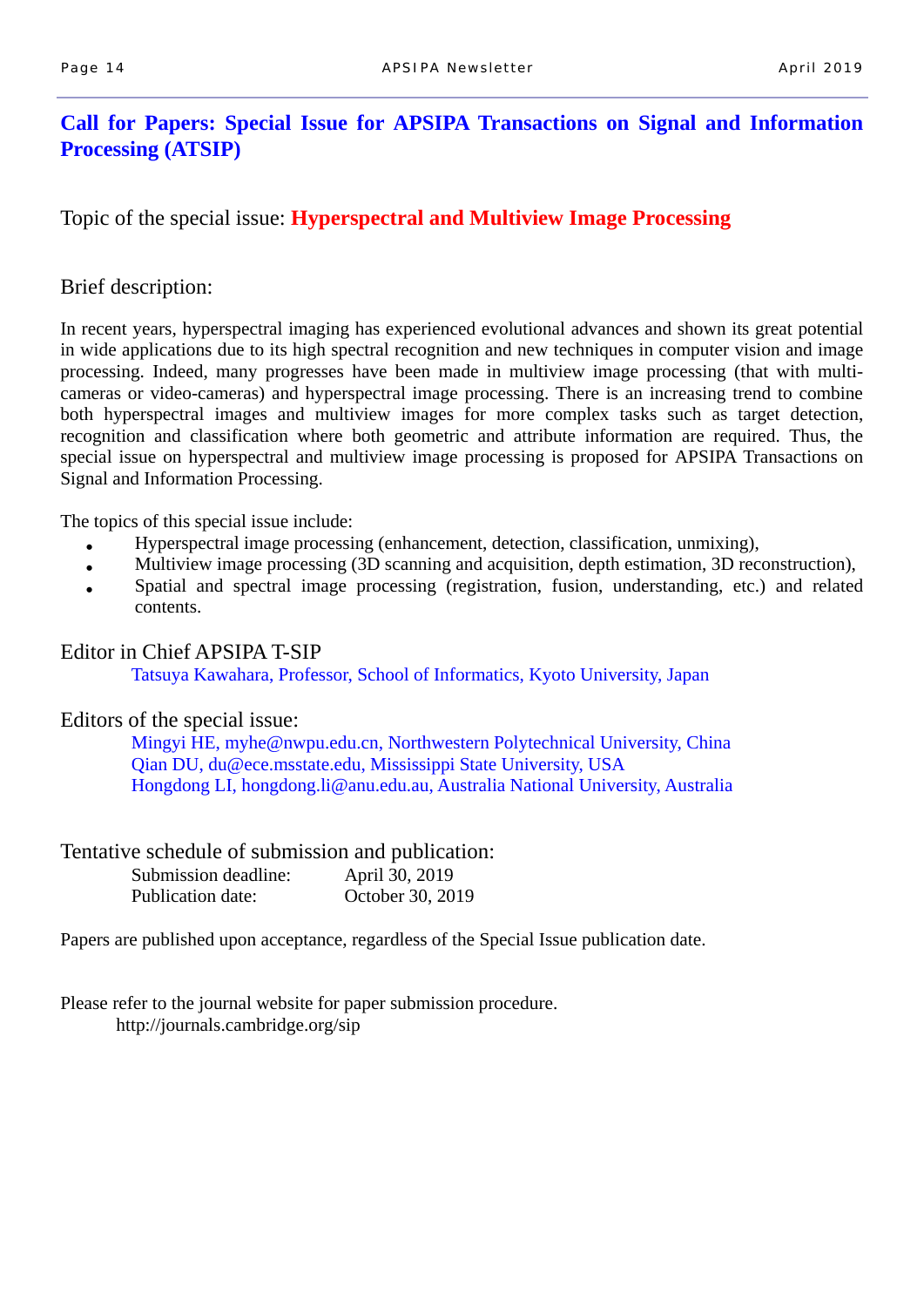# **Latest Articles from APSIPA Transactions on Signal and Information Processing (ATSIP)**

- **Neutral-to-emotional voice conversion with cross-wavelet transform F0 using generative adversarial networks** 
	- Zhaojie Luo, Jinhui Chen, Tetsuya Takiguchi, Yasuo Ariki
	- $\bullet$  DOI: https://doi.org/10.1017/ATSIP.2019.3
	- Published online: 04 March 2019, e10

# **Checkerboard artifacts free convolutional neural networks**

- Yusuke Sugawara, Sayaka Shiota, Hitoshi Kiya
- $\bullet$  DOI: https://doi.org/10.1017/ATSIP.2019.2
- Published online: 19 February 2019, e9
- Learning from past mistakes: improving automatic speech recognition output via noisy**clean phrase context modeling** 
	- Prashanth Gurunath Shivakumar, Haoqi Li, Kevin Knight, Panayiotis Georgiou
	- DOI: https://doi.org/10.1017/ATSIP.2018.31
	- Published online: 01 February 2019, e8
- Grayscale-based block scrambling image encryption using YCbCr color space for **encryption-then-compression systems** 
	- Warit Sirichotedumrong, Hitoshi Kiya
	- $\bullet$  DOI: https://doi.org/10.1017/ATSIP.2018.33
	- Published online: 01 February 2019, e7
- **Analysis and generation of laughter motions, and evaluation in an android robot** 
	- Carlos Toshinori Ishi, Takashi Minato, Hiroshi Ishiguro
	- $\bullet$  DOI: https://doi.org/10.1017/ATSIP.2018.32
	- Published online: 25 January 2019, e6

# **Most Read Articles from ATSIP**

*https://www.cambridge.org/core/journals/apsipa-transactions-on-signal-and-information-processing/mostread*

- **A tutorial survey of architectures, algorithms and applications for deep learning** 
	- $\bullet$  Li Deng
	- DOI: https://doi.org/10.1017/atsip.2013.9
	- Published online: 22 January 2014, e2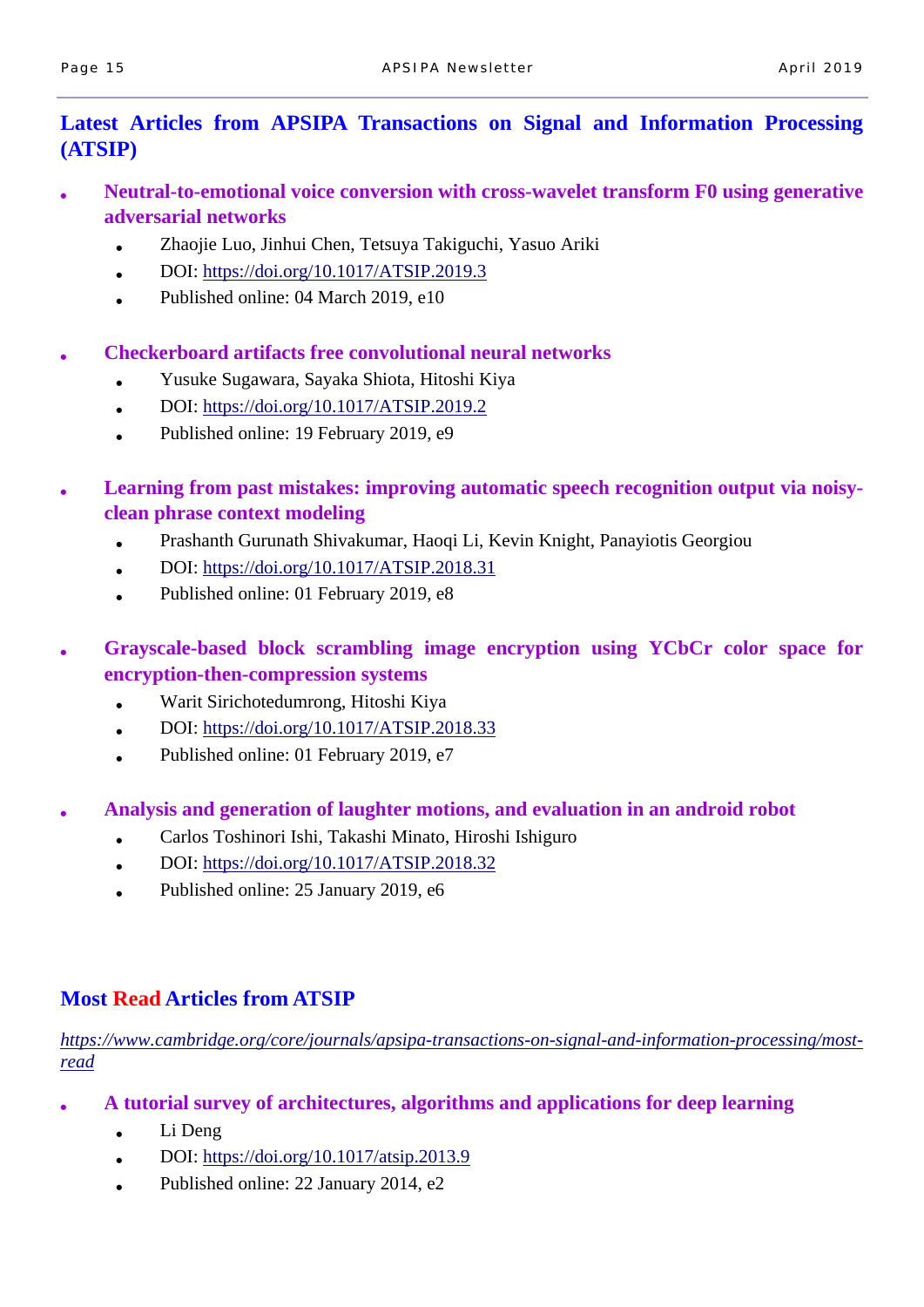**Dimensionality reduction of visual features for efficient retrieval and classification** 

- Petros T. Boufounos, Hassan Mansour, Shantanu Rane, Anthony Vetro
- $\bullet$  DOI: https://doi.org/10.1017/ATSIP.2016.14
- Published online:  $12$  July 2016, e14
- Use cases and challenges in telecom big data analytics
	- $\bullet$  Chung-Min Chen
	- $\bullet$  DOI: https://doi.org/10.1017/ATSIP.2016.20
	- Published online:  $12$  December 2016, e19
- The artificial intelligence renaissance: deep learning and the road to human-level **machine intelligence** 
	- Kar-Han Tan, Boon Pang Lim
	- DOI: https://doi.org/10.1017/ATSIP.2018.6
	- Published online:  $23$  July 2019, e6
- **Unified access in licensed and unlicensed bands in LTE-A Pro and 5G** 
	- Boon Loong Ng, Hongbo Si, Aris Papasakellariou, Jianzhong Charlie Zhang
	- DOI: https://doi.org/10.1017/ATSIP.2017.7
	- Published online:  $12$  July 2017, e6

# **Most Cited Articles from ATSIP**

*https://www.cambridge.org/core/journals/apsipa-transactions-on-signal-and-information-processing/mostcited*

- **A tutorial survey of architectures, algorithms and applications for deep learning** 
	- $\bullet$  Li Deng
	- DOI: https://doi.org/10.1017/atsip.2013.9
	- Published online:  $22$  January  $2014$ , e2

### ● **An overview on video forensics**

- Simone Milani, Marco Fontani, Paolo Bestagini, Mauro Barni, Alessandro Piva, Marco Tagliasacchi, Stefano Tubaro
- DOI: https://doi.org/10.1017/ATSIP.2012.2
- Published online:  $28$  August  $2012$ , e2
- **Recent advances on active noise control: open issues and innovative applications** 
	- Yoshinobu Kajikawa, Woon-Seng Gan, Sen M. Kuo
	- $\bullet$  DOI: https://doi.org/10.1017/ATSIP.2012.4
	- Published online:  $28$  August  $2012$ , e3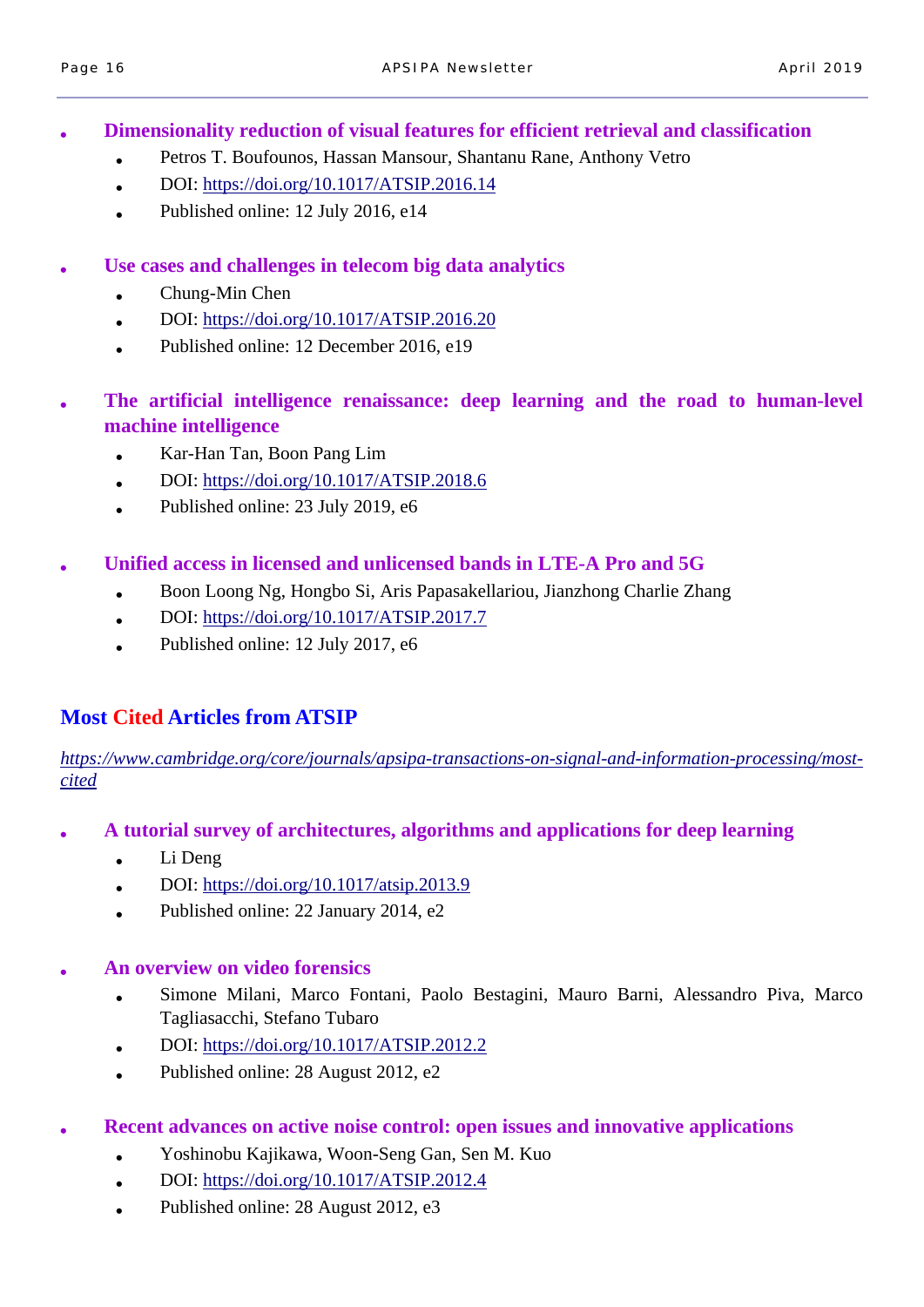- Survey on audiovisual emotion recognition: databases, features, and data fusion **strategies** 
	- Chung-Hsien Wu, Jen-Chun Lin, Wen-Li Wei
	- $\bullet$  DOI: https://doi.org/10.1017/ATSIP.2014.11
	- Published online: 11 November 2014, e12

### **Survey on securing data storage in the cloud**

- Chun-Ting Huang, Lei Huang, Zhongyuan Qin, Hang Yuan, Lan Zhou, Vijay Varadharajan, C.-C. Jay Kuo
- DOI: https://doi.org/10.1017/ATSIP.2014.6
- Published online: 23 May 2014, e7

# **APSIPA Membership**

# **Membership Benefits:**

- Links to highly qualified people within the organization to develop research, technology, teaching, and career
- Discount fee on APSIPA conferences
- Reduced subscription fee for APSIPA journals
- Access to information about the international activities in signal and information processing such as conferences, continuing education, short courses, seminars, distinguished lecture series, student internships, scholarships, job listings, publication venues, and mentorships

To motivate APSIPA members to participate in APSIPA conferences, the registration for the 11th APSIPA conference implies an automatic renewal of APSIPA membership up to the end of December 2020.

You may join as:

- Student Membership: Student members are those who are enrolled full time in universities, institutes, or any accredited degree
- Full Membership: Full members are individuals interested in being part of the APSIPA mission to excel signal and information processing field. They are eligible to vote, hold positions in APSIPA association, and contribute to serve as editorial board and program committee members in APSIPA journals and conferences
- **Life Membership**: Full members may choose to subscribe as life members pending on paying the discount fee of life membership. Early-bird registration fee is available for life members at all times when registering for APSIPA ASC

| Type of membership | Fees in US\$        | Fees in HK\$         |
|--------------------|---------------------|----------------------|
| Student Membership | 10 (per annual)     | 78 (per annual)      |
| Full Membership    | 30 (per annual)     | 234 (per annual)     |
| Life Membership    | 300 (a one-off fee) | 2340 (a one-off fee) |

# **Act Today! Join us at: http://www.apsipa.org/reg.asp**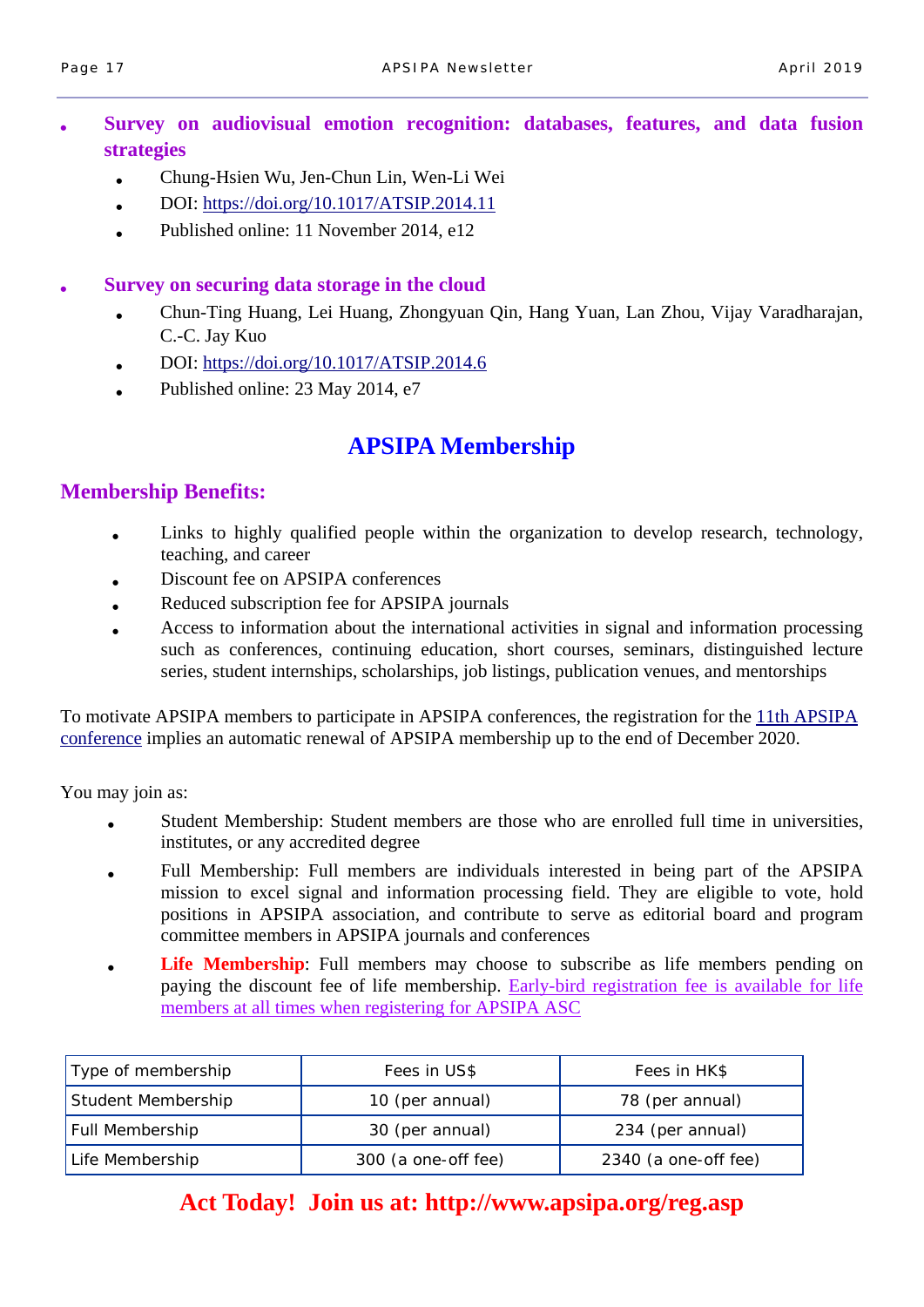# **Summary of Links**

- APSIPA ASC 2019: http://www.apsipa2019.org
- APSIPA Transaction on Signal and Information Processing: http://journals.cambridge.org/sip
- Paper Submission to APSIPA Transaction on Signal and Information Processing: http://mc.manuscriptcentral.com/apsipa
- APSIPA Industrial Activities: http://www.apsipa.org/industrial.htm
- APSIPA Friend's Lab: http://www.apsipa.org/friendlab/FriendLabs.htm.
- APSIPA Membership Registration/Renewal: http://www.apsipa.org/reg.asp